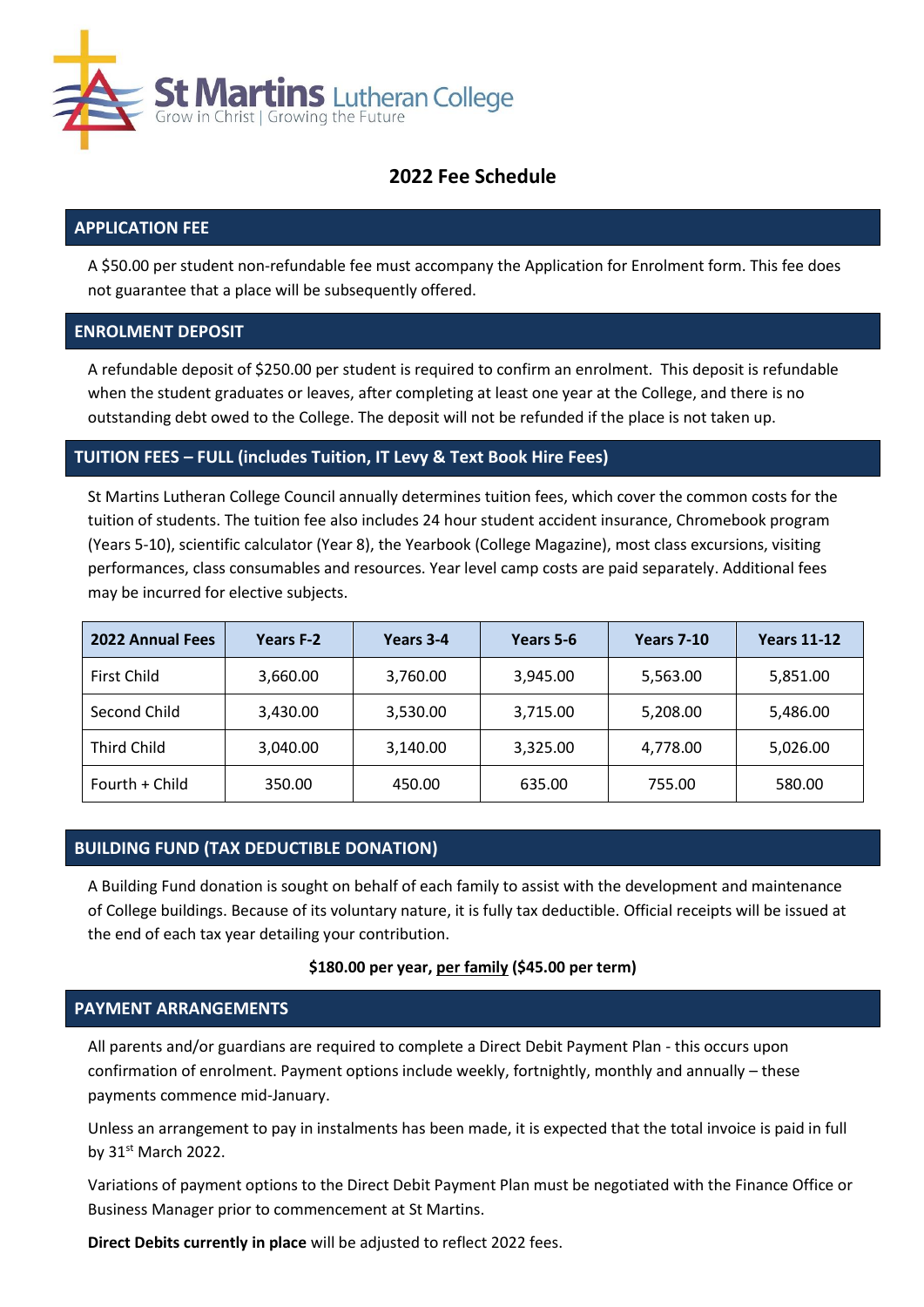Annual fees paid in full on or before 31<sup>st</sup> March 2022 will receive an early settlement discount of 5%. (Discount does not apply to the Building Fund donation).

## **TUITION FEES IF ELIGIBLE FOR SCHOOL CARD**

The School Card scheme is administered by the Department for Education and Child Development for full-time students of low income families. Students who are eligible for assistance under the Government School Card scheme will receive a tuition fee discount. School Card applications open in January and discounts will only be applied to accounts once School Card approvals have been granted by the Department for Education and Child Development. An application needs to be completed annually.

The income limits for students attending non-government schools are different to Government & Catholic school limits (currently, approximately \$40,000). [https://www.sa.gov.au/topics/education-and](https://www.sa.gov.au/topics/education-and-learning/financial-help-scholarships-and-grants/school-card-scheme)[learning/financial-help-scholarships-and-grants/school-card-scheme](https://www.sa.gov.au/topics/education-and-learning/financial-help-scholarships-and-grants/school-card-scheme)

| <b>2022 Annual Fees</b> | Years F-2 | Years 3-4            | Years 5-6 | <b>Years 7-10</b> | <b>Years 11-12</b> |  |
|-------------------------|-----------|----------------------|-----------|-------------------|--------------------|--|
| First Child             | 2,005.00  | 2,105.00             | 2,290.00  | 3,159.00          | 3,215.00           |  |
| Second Child            | 1,890.00  | 2,175.00<br>1,990.00 |           | 2,981.50          | 3,032.50           |  |
| <b>Third Child</b>      | 1,695.00  | 1,795.00             | 1,980.00  | 2,766.50          | 2,802.50           |  |
| Fourth + Child          | 350.00    | 450.00               | 635.00    | 755.00            | 580.00             |  |

### **FEE RELIEF**

Fee Relief is available to those considering an independent Christian education but who find themselves in a financial position that may exclude them. The College Council sets aside limited funding each year to provide fee concessions in compassionate support of families where special circumstances and genuine financial hardship exists. **Fee Relief applications are considered in February of each year and families wishing to be considered for a concession in 2022 are required to complete an application form available from the Finance Office.**

If you are experiencing difficulty in meeting tuition fees, please contact the Finance Office. Students should not be enrolled on the assumption that a fee concession will be granted.

### **BUS SERVICES**

The College contracted bus services attract the following charges;

| <b>Destination</b>     | Per student/per year | Capped at per family/per year |  |  |
|------------------------|----------------------|-------------------------------|--|--|
| Port MacDonnell        | 685.00               | 1,370.00                      |  |  |
| Glencoe                | 460.00               | 920.00                        |  |  |
| Millicent / Tantanoola | 685.00               | 1,370.00                      |  |  |
| Tarpeena / Nangwarry   | 460.00               | 920.00                        |  |  |
| Penola                 | 685.00               | 1,370.00                      |  |  |
| Naracoorte             | 1,135.00             | 2,270.00                      |  |  |
| Mil Lel                | 460.00               | 920.00                        |  |  |

Casual charges apply for occasional/ad-hoc bus travel.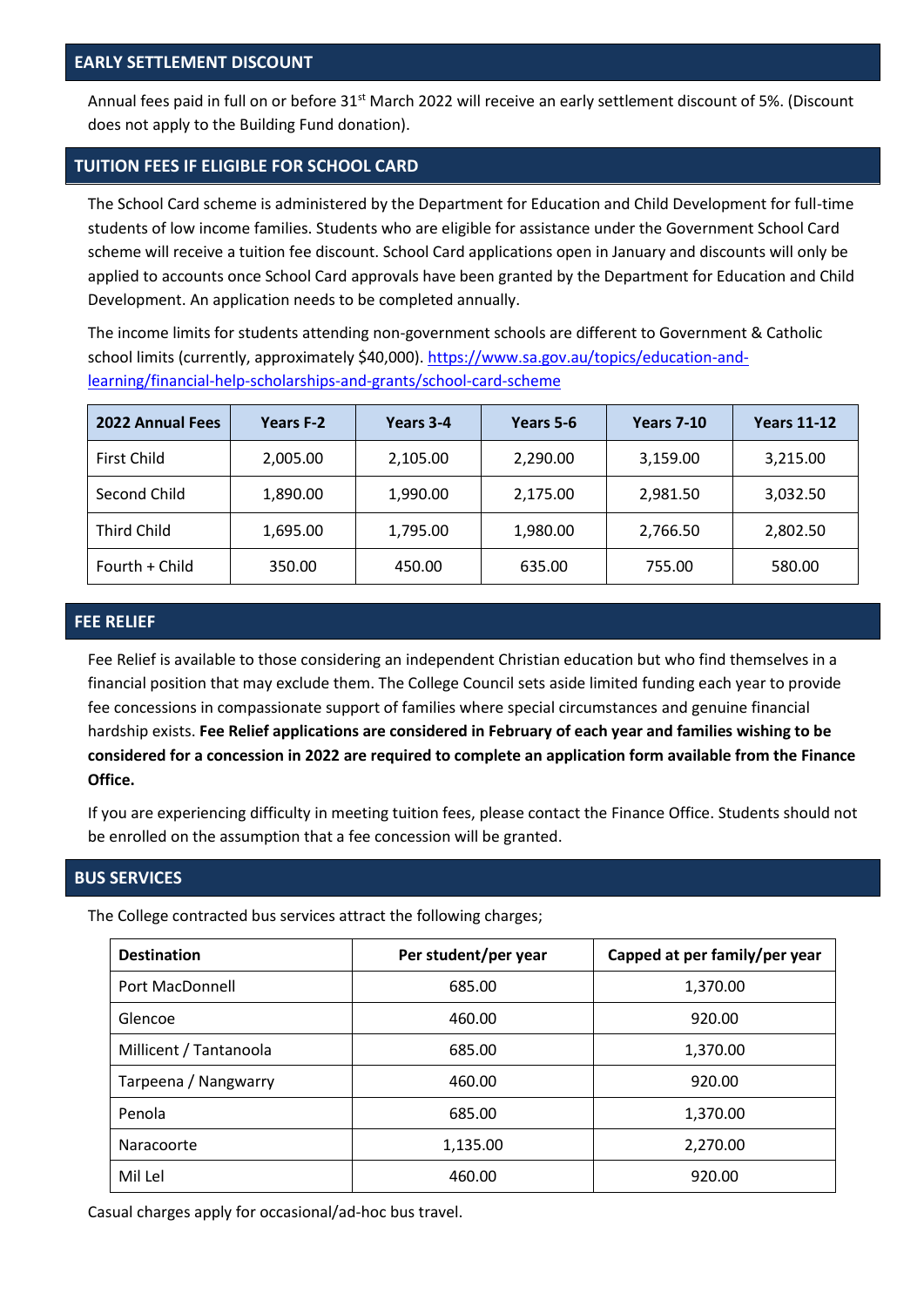#### **CAMP COSTS**

The following camp costs are an estimate for household budgeting purposes (based on pre-COVID 2019 figures). Actual costs will be advised by class teachers as the year progresses.

| Year $2 \mid$ |                          |       |        | Year 3   Year 4   Year 5   Year 6   Year 7 | Year 8 |        | Year 9   Year 10   Year 11 |        |
|---------------|--------------------------|-------|--------|--------------------------------------------|--------|--------|----------------------------|--------|
| 25.00         | $\overline{\phantom{0}}$ | 80.00 | 155.00 | 610.00                                     | 200.00 | 200.00 | 250.00                     | 200.00 |

### **PENALTIES**

Accounts not paid by the agreed payment arrangement are then in default and become due and payable immediately. An administration fee will be added to accounts in default.

Should your direct debit payment be dishonoured a fee of \$2.50 will be added to your account.

**The College Council reserves the right to terminate an enrolment when an account is in default. Students, whose fees are in arrears at the end of a term, will not be able to commence the following term.**

Parents will be charged the replacement cost of lost/damaged College property and resources.

#### **WITHDRAWING/EXITING STUDENTS**

If a student will be withdrawing from the College, one term's written notice is required. Failure to provide a full term's notice will result in a term's tuition fee being charged in lieu of notice.

### **ADDITIONAL COSTS**

Additional costs may occur for courses and activities that fall outside the standard curriculum, such as VET courses, Open Access, specialist/elective subject expenses, elective camps and travel expenses, optional sporting activities and competitions.

Students may have the opportunity to attend special functions which are arranged by the College but not part of the College learning program. These include events such as the Valedictory Dinner, Senior College Formal, end of year excursions, etc. Parents/guardians will be advised of such events in advance. Meeting the costs associated with special functions is a parental responsibility.

Other additional costs not covered by the tuition fees include SMOSHC (St Martins Out of School Hours Care), Vacation Care, uniforms, private instrumental music lessons (and related instrument hire fees, if applicable), graphic calculators, study guides, revision workbooks, competitions, replacement of lost/damaged stationery (calculators, diaries, padlocks, etc.).

**The College reserves the right to deny participation in optional programs such as overseas trips that incur user-pay charges, should the College fee account be in arrears.**

#### **LEAVE OF ABSENCE**

In the event of a child taking a leave of absence from the College for a term or more, 50% of the term tuition fee will be credited per child per term accordingly. A minimum of one full term's notice is required. Requests are required in writing to the Principal along with a completed 'Application for Exemption from School Enrolment/Attendance' form (available from the College office or the College website).

#### **INDIVIDUAL MUSIC TUITION**

Music tuition is offered by private tutors who use the facilities of the College. Payment for individual music tuition is made directly to the tutor by personal arrangement.